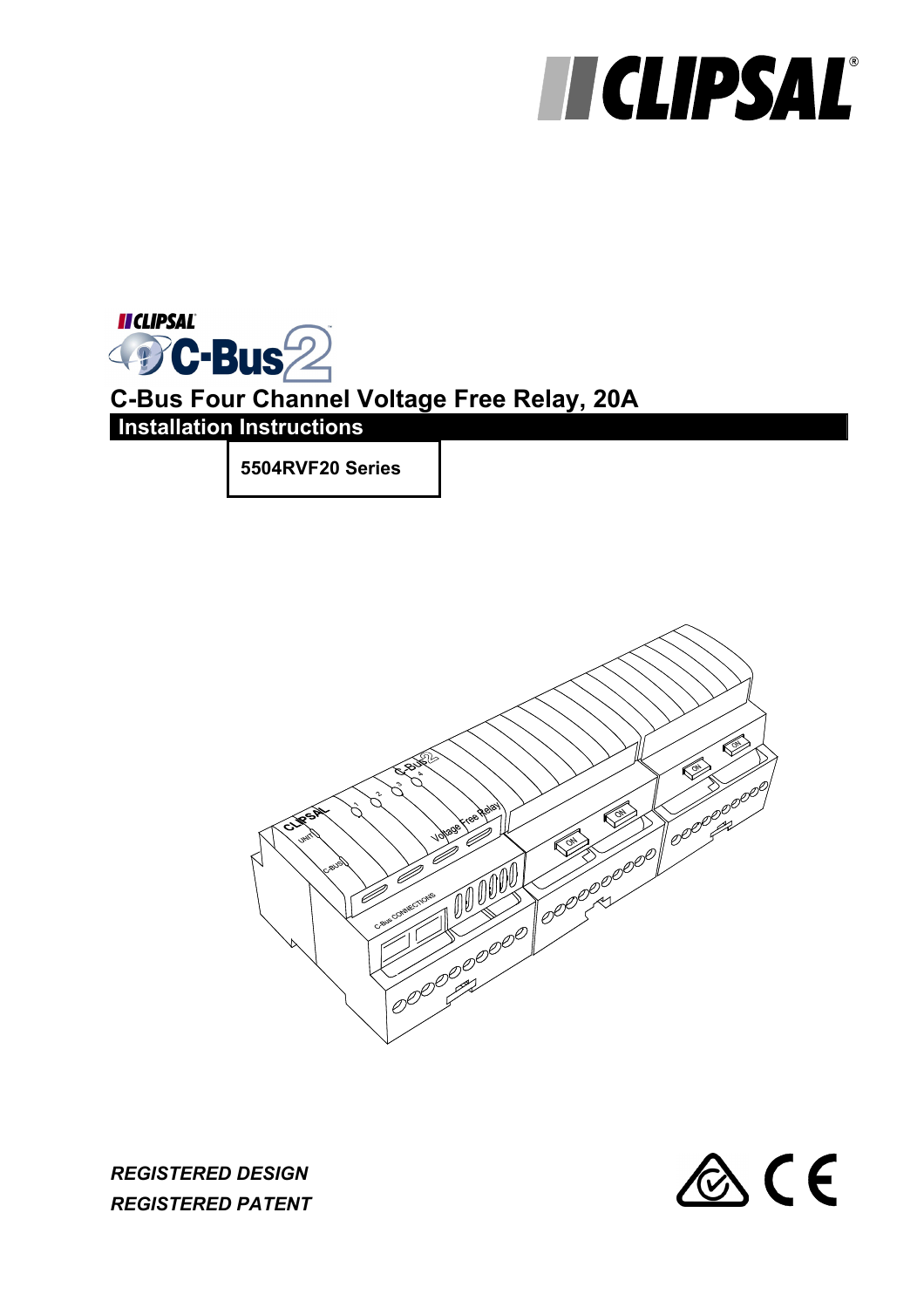#### **Table of Contents**

| 1.0 |  |
|-----|--|
| 2.0 |  |
| 3.0 |  |
| 4.0 |  |
| 5.0 |  |
| 6.0 |  |
| 7.0 |  |
| 7.1 |  |
| 7.2 |  |
| 8.0 |  |
| 9.0 |  |
|     |  |
| 9.2 |  |
|     |  |
|     |  |
|     |  |
|     |  |
|     |  |
|     |  |
|     |  |
|     |  |
|     |  |
|     |  |
|     |  |
|     |  |

#### **Copyright Notice**

Copyright 2003 Clipsal Integrated Systems Pty Ltd. All rights reserved.

#### **Trademarks**

- Clipsal is a registered trademark of Gerard Industries Pty Ltd.
- C-Bus and C-Bus2 are registered trademarks of Clipsal Integrated Systems Pty Ltd.
- Intelligent Building Series is a registered trademark of Clipsal Integrated Systems Pty Ltd.

All other logos and trademarks are the property of their respective owners.

#### **Disclaimer**

Clipsal Integrated Systems reserves the right to change specifications or designs described in this manual without notice and without obligation.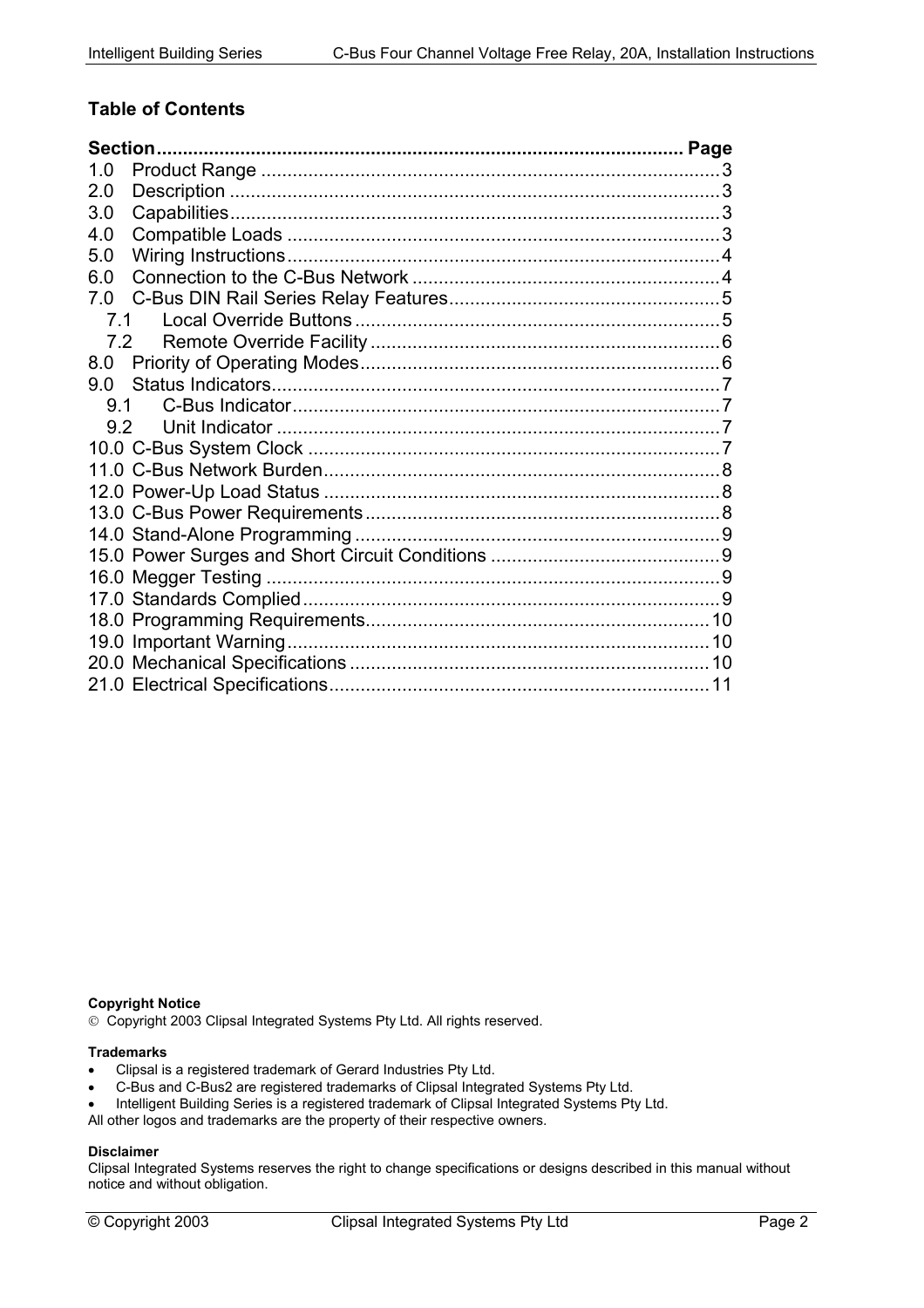#### <span id="page-2-0"></span>**1.0 Product Range**

| <b>L5504RVF20</b>   | Four Channel VF Relay, 20A with C-Bus Power Supply (220-240V, 50-60 Hz) |
|---------------------|-------------------------------------------------------------------------|
| <b>L5504RVF20P</b>  | Four Channel VF Relay, 20A (220-240V, 50-60 Hz)                         |
| <b>LE5504TRVF20</b> | Four Channel VF Relay, 20A with C-Bus Power Supply (110-120V, 50-60 Hz) |
| LE5504TRV20P        | Four Channel VF Relay, 20A (110-120V, 50-60 Hz)                         |

#### **2.0 Description**

The 5504RVF20 Series C-Bus Four Channel Voltage Free Relay products are C-Bus output devices, designed to be used in a switchboard application. For ease of installation they are DIN rail mounted, measuring 12M wide (1M = 17.5 +0.5/-0.0 mm) wide. C-Bus connection is conveniently achieved through the use of RJ45 connectors, allowing similar units to be quickly looped together. Four independent voltage free relay contacts are provided for general switching applications.

#### **3.0 Capabilities**

The 5504RVF20 Series products have an internal C-Bus power supply capable of supporting a number of other C-Bus units (200mA capacity). All units with a suffix "P" do not have a C-Bus power supply, but consume no current from the C-Bus Network during normal operation.

These units also generate a C-Bus system clock signal, therefore providing all the support necessary for a simple C-Bus Network. Local toggle buttons are provided on each unit to allow individual channels to be toggled at each unit or via C-Bus commands. Remote ON and OFF facilities are available, permitting all channels to be turned ON or OFF without C-Bus Network communications.

These units isolate mains power from the extra low voltage C-Bus Network.

#### **4.0 Compatible Loads**

The 5504RVF20 Series C-Bus Four Channel Voltage Free Relay unit is suitable for use with resistive (incandescent), inductive and fluorescent loads.

| <b>Load Symbol</b> | <b>Compatible Loads</b>                                                                        | <b>Maximum Total</b><br><b>Load Rating</b> |
|--------------------|------------------------------------------------------------------------------------------------|--------------------------------------------|
|                    | Incandescent lighting<br>Halogen 240V lamps                                                    | 20A                                        |
|                    | Fluorescent lighting                                                                           | 20A                                        |
|                    | Resistive load                                                                                 | <b>20A</b>                                 |
|                    | Low voltage lighting with iron-core<br>transformers                                            |                                            |
|                    | Low voltage lighting with electronic<br>transformers                                           | 20A                                        |
|                    | Exhaust fans (shaded pole induction motors) *<br>Ceiling fans (split-phase induction motors) * |                                            |

The installer must ensure an appropriate isolating circuit breaker is installed with the motor in order to comply with local wiring rules applicable to the region.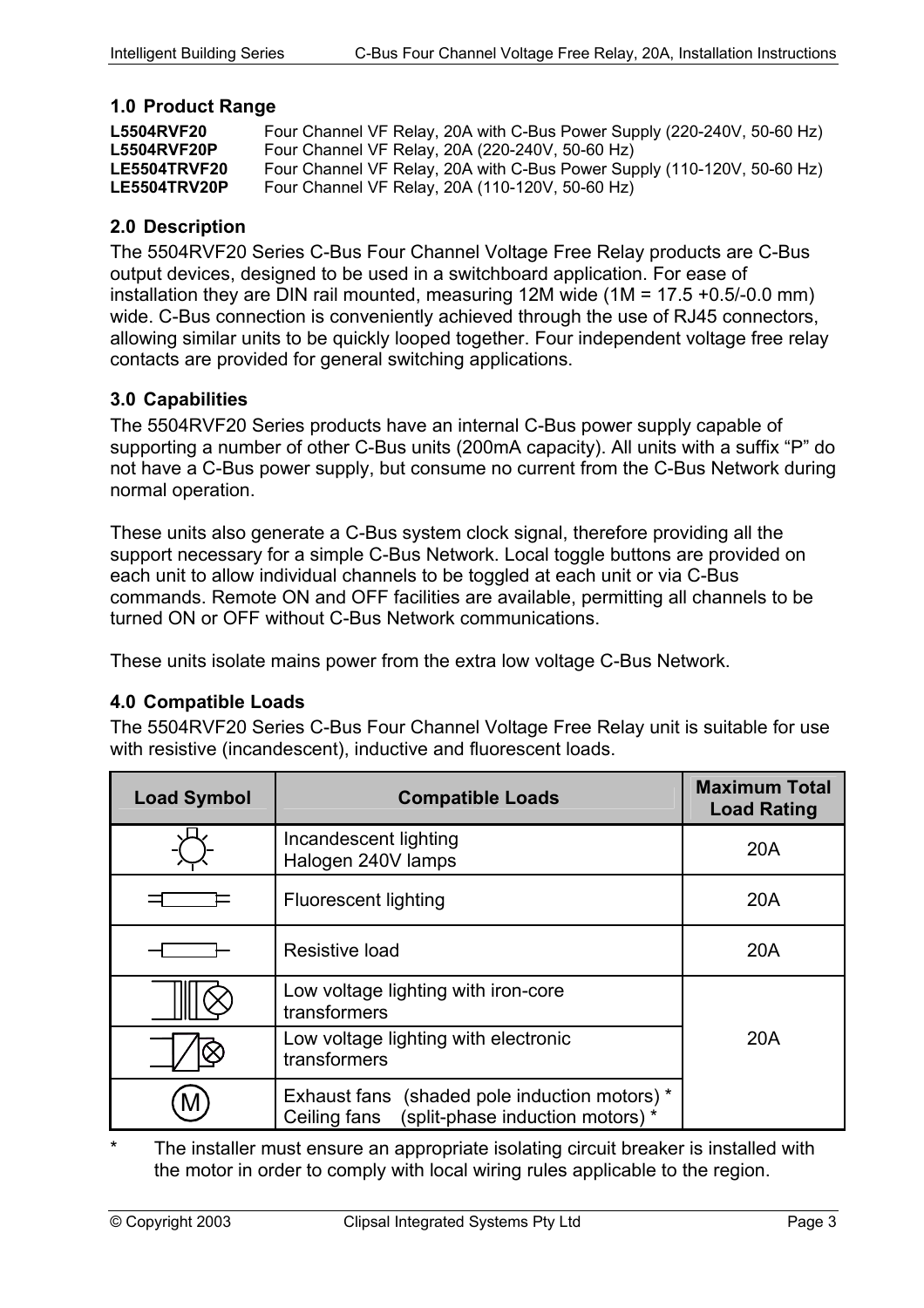## <span id="page-3-0"></span>**5.0 Wiring Instructions**



#### **NOTE:**

- The unit is capable of handling up to four channels of 20A switched active loads. The installer should make adequate consideration for the total current consumption when selecting power feed cables. It is recommended the installer allow for multiple feed cables.
- A maximum of 10 C-Bus DIN Rail units (with 200mA power supply) can be connected to a single C-Bus Network. A maximum of 100 "P" suffix units may be interconnected.
- The installer must fix mains cables in the distribution board using cable ties or trunking as required by local wiring rules. Care must be taken not to allow copper strands to enter the DIN unit's apertures.
- A maximum torque of 1.4Nm should be applied to the mains rated screw terminals.
- Rubber bungs are supplied (3 off) for unused RJ45 connectors, to stop foreign bodies from entering the unit. Always ensure these bungs are installed when the Relay Unit is to be mounted inside a mains rated enclosure.

#### **6.0 Connection to the C-Bus Network**

Installation requires connection to the unshielded twisted pair C-Bus Network Cable. The illustration opposite, shows the recommended technique for cable termination giving the best electrical performance. It is required that Category 5 data cable is used, Clipsal catalogue number 5005C305B.

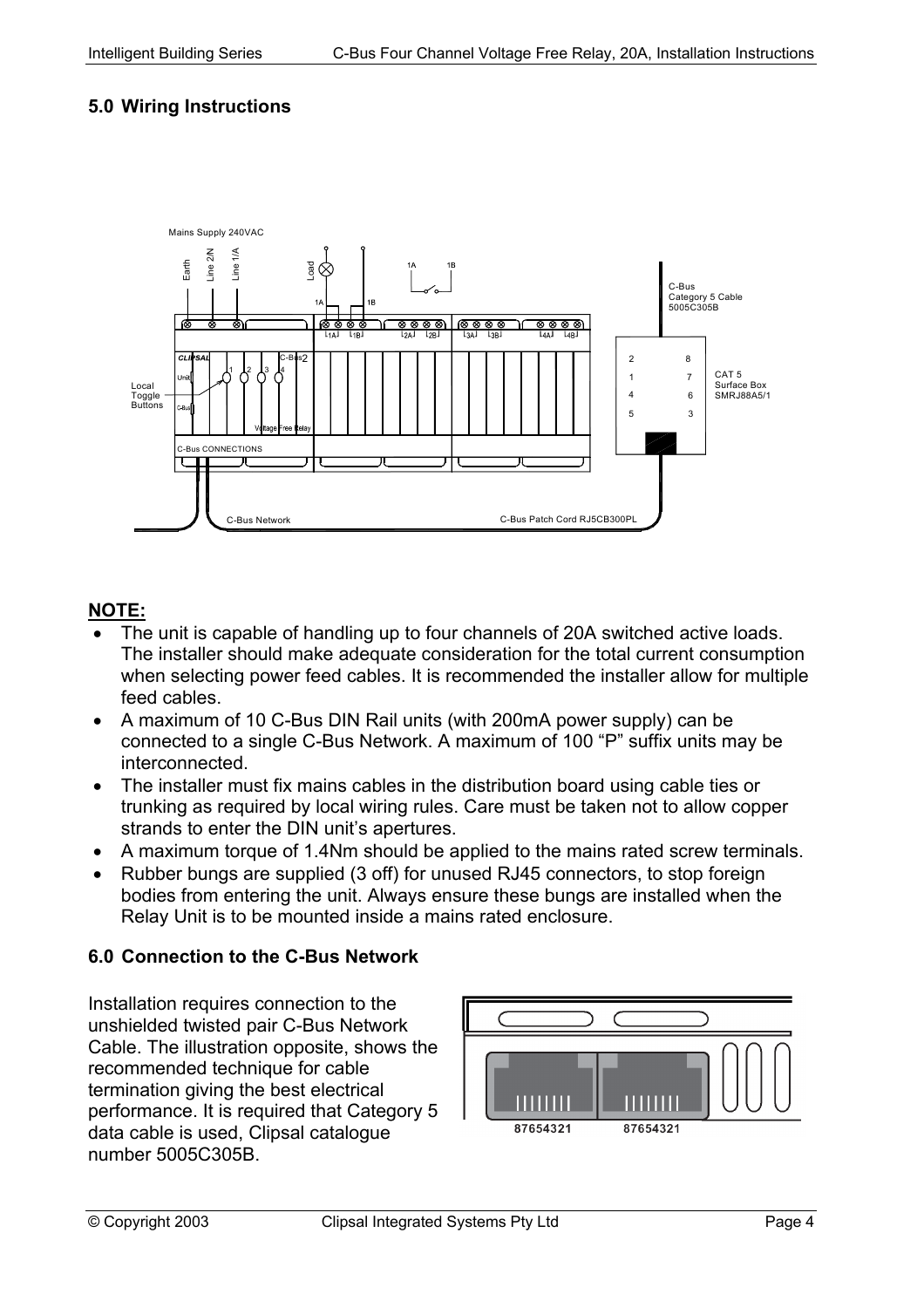<span id="page-4-0"></span>

| <b>RJ Pin</b> | <b>C-Bus Connection</b> | <b>Colour</b>     |
|---------------|-------------------------|-------------------|
|               | <b>Remote ON</b>        | Green/White       |
|               | <b>Remote ON</b>        | Green             |
|               | C-Bus Neg (-)           | Orange/White      |
|               | C-Bus Pos $(+)$         | <b>Blue</b>       |
| 5             | C-Bus Neg (-)           | <b>Blue/White</b> |
| 6             | C-Bus Pos $(+)$         | Orange            |
|               | Remote OFF              | Brown/White       |
|               | <b>Remote OFF</b>       | <b>Brown</b>      |

#### **NOTE:**

- It is recommended that the Remote Override (On/Off) connections be maintained for correct operation of these services across the C-Bus Network, even if they are not intended to be used. Remote Override services may be disabled in software if necessary.
- A Clipsal RJ5CB300PL Cat UTP patch cord is included with the unit for easy interconnection. No more than 10 x 5504RVF20 Series products should be connected to one physical C-Bus Network. This may be extended to 100 for "P" suffix units.
- Rubber bungs are supplied (3 off) for unused RJ45 connectors, to stop foreign bodies from entering the unit. Always ensure these bungs are installed when the Relay Unit is to be mounted inside a mains rated enclosure.

#### **7.0 C-Bus DIN Rail Series Relay Features**

#### *7.1 Local Override Buttons*

The buttons located on the front of the unit provide a means to toggle each channel locally (at the unit). Each button is illuminated when the respective channel is in the On state.

| <b>Operation</b>   | <b>Function</b>                                                                                                             |
|--------------------|-----------------------------------------------------------------------------------------------------------------------------|
| <b>Short Press</b> | One short press will toggle the state of this channel only                                                                  |
| Double Click       | Two short presses within 2 seconds will return this channel<br>only to the C-Bus Network level                              |
| Long Press         | Pressing any of the Local Override buttons for longer than 2<br>seconds will return all channels to the C-Bus Network level |

Note double-click and long press operations will only occur if the unit/channel is already in override mode.

C-Bus commands received by the unit will (by default) override local toggle changes. In this case, only the channel associated with the received commands will revert to the current C-Bus Network state. This option may be disabled in software. Please refer to Section 8.0, Priority of Operating Modes.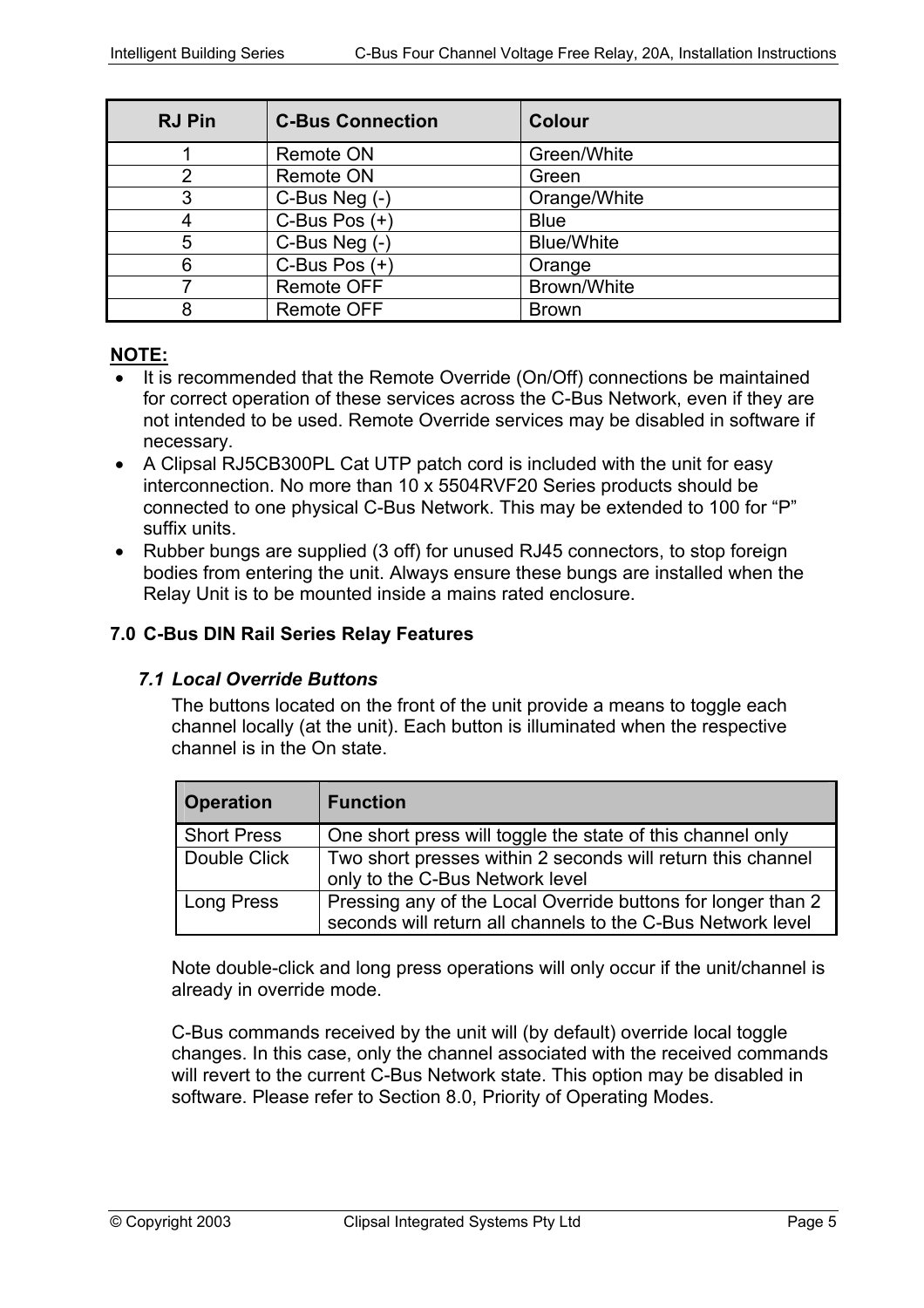#### <span id="page-5-0"></span>*7.2 Remote Override Facility*

Remote control of all channels on a unit can be achieved via the extra pairs of conductors on the C-Bus connector. The diagram opposite shows switches may be connected in parallel on any one Network, using green and green/white conductors for the remote ON function. Brown brown/white may be wired in the same fashion for remote OFF, with these conductors being connected to C-Bus negative via the switch to action this state. A Clipsal 30/1/2LM mechanism makes an ideal remote input switch.

#### **NOTE:**

C-Bus is a balanced network and therefore at any point where C-Bus negative (-) is taken, C-Bus positive (+) must also be present. Hence both network conductors must be looped through all remote input switches on the Network.



#### **8.0 Priority of Operating Modes**

The output status of the 5504RVF20 Series C-Bus Four Channel Voltage Free Relay product can be changed by:

- Pressing a C-Bus Key,
- By activating any of the Local Override buttons or
- By using the Remote Override facilities.

The table below shows the priority ranking of these control inputs,

| <b>Mode</b>                     | <b>Priority</b> | <b>Function</b>        |
|---------------------------------|-----------------|------------------------|
| Remote OFF                      | 1 (Highest)     | Turns all channels OFF |
| Remote ON                       | റ               | Turns all channels ON  |
| Local Override                  | ?∗              | Toggle channel         |
| C-Bus Input Unit (Key, PIR etc) | 4* (Lowest)     | Control the channel    |

**\*** Local Override has priority over normal C-Bus commands received on the bus (such as those generated by pressing a C-Bus Key). By default, if any channel is in Local Override mode and a C-Bus command is received for that channel, the C-Bus command state will be imposed ("Enable C-Bus Priority" option). This feature can be disabled in software so all relevant C-Bus commands will be ignored by the unit when it is in Local Override Mode.

For further information about the programming this and other C-Bus units, please refer to the C-Bus Technical Manual (5000S/2, 5000M/2).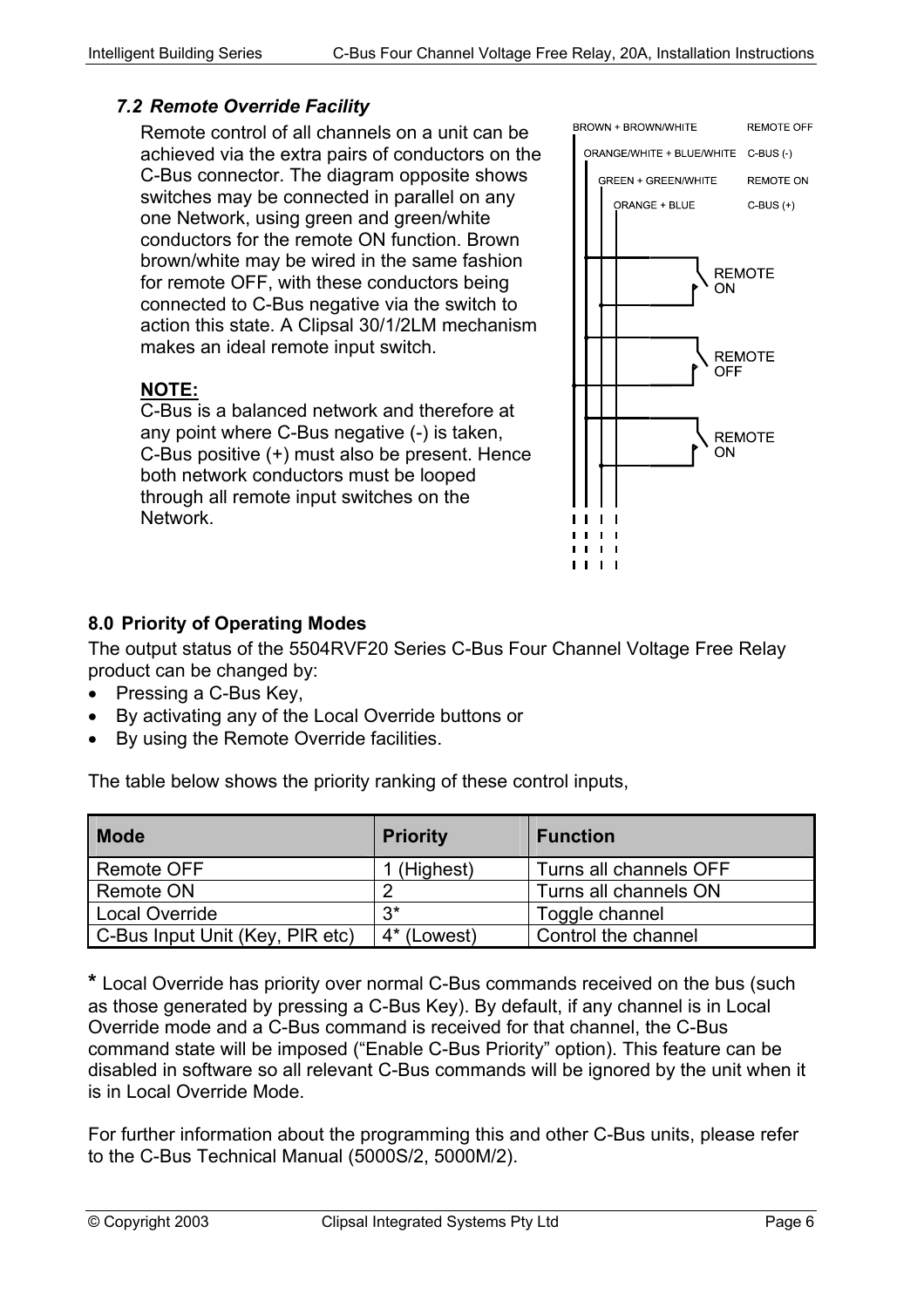#### <span id="page-6-0"></span>**9.0 Status Indicators**

#### *9.1 C-Bus Indicator*

This indicator shows the status of the C-Bus Network at this unit. If sufficient network voltage and a valid C-Bus Clock signal are present then the 'OK' signal will be displayed (continuous green light). If a Network is connected which has more current load than the power supplies can support, then this indicator will flash to show a marginal Network voltage. If there is no C-Bus Clock present then this indicator will not light. When the unit is powered from C-Bus only, for stand-alone programming, this indicator will not function.

| <b>Indicator Status</b> | <b>Meaning</b>                        |
|-------------------------|---------------------------------------|
| On                      | Power on and functional               |
| Flashing                | Insufficient power to support Network |
| <b>Off</b>              | No C-Bus Clock signal present;        |
|                         | No mains connected                    |

Further debugging of possible Network problems can be achieved with the Clipsal C-Bus Network Analyser tool (5100NA).

#### *9.2 Unit Indicator*

This indicator shows the status of the individual unit. When mains is supplied to the unit, 'OK' will be displayed (continuous green light). If any of the four channels have been toggled (using Override facilities) into a state other than is present on the C-Bus network, this indicator will flash with a 90% ON duty cycle. This applies to either Local or Remote Override inputs. When the unit is powered from C-Bus only for stand-alone programming, this indicator will not function.

| <b>Indicator Status</b> | <b>Meaning</b>        |
|-------------------------|-----------------------|
|                         | Normal operation      |
| Flashing                | Unit in override mode |
| Off                     | No mains connected    |

#### **10.0 C-Bus System Clock**

The 5504RVF20 Series C-Bus Four Channel Voltage Free Relay product incorporates a software selectable C-Bus System Clock. The System Clock is used to synchronise data communications waveforms on a C-Bus Network. At least one active C-Bus System Clock is required on each C-Bus Network for successful communications. No more than three units on any C-Bus Network should have Clock circuitry enabled, so this option should normally be disabled using the C-Bus Installation Software.

If a System Clock is required, it can be enabled from the 'Global Tab' on the Graphical User Interface (GUI) for the unit.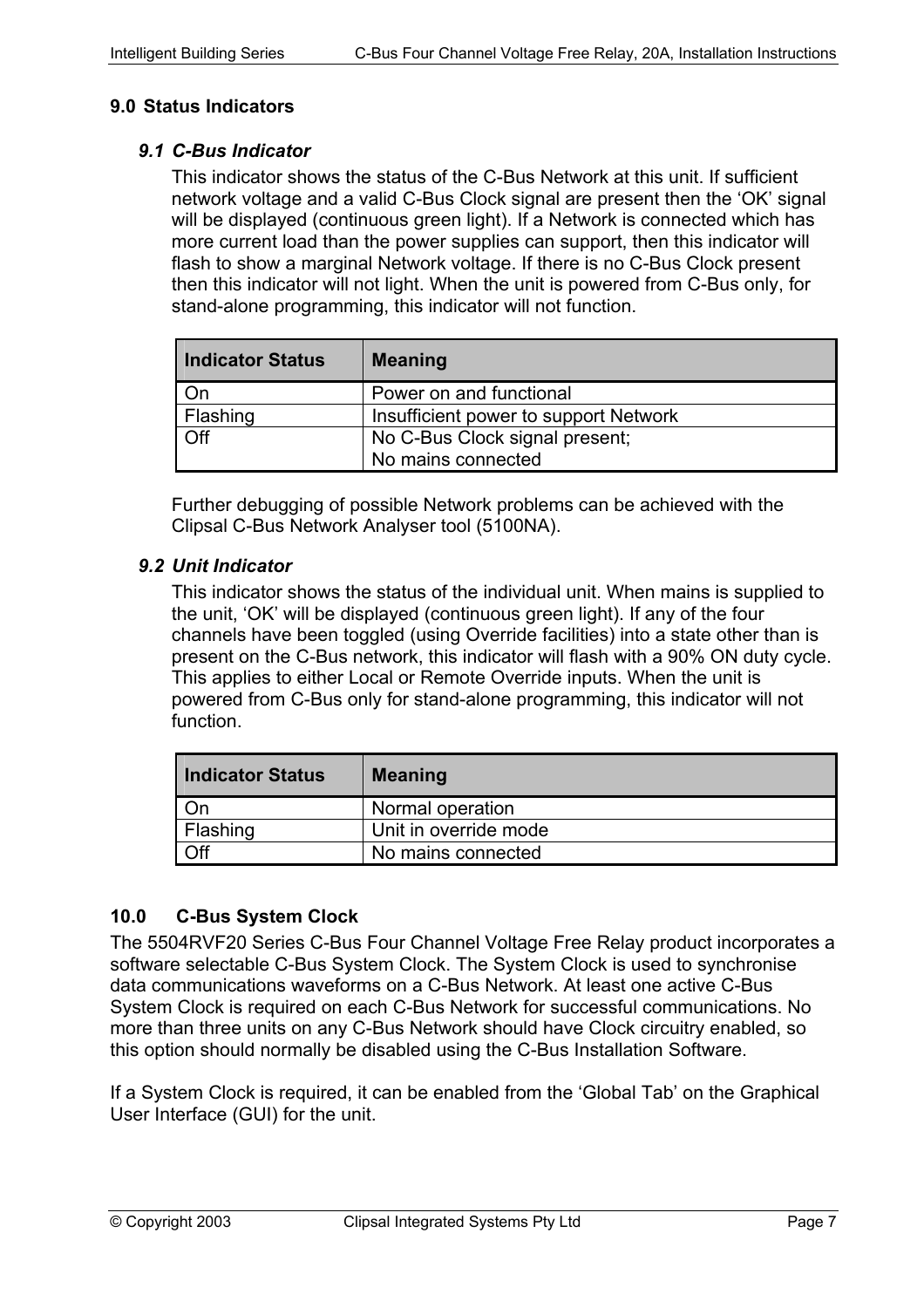## <span id="page-7-0"></span>**11.0 C-Bus Network Burden**

The 5504RVF20 Series C-Bus Four Channel Voltage Free Relay product incorporates a software selectable Network Burden. The Network Burden can be enabled using the C-Bus Installation Software.

A Network Burden may or may not be required to ensure correct operation of the C-Bus Network. If in doubt, consult the C-Bus Calculator (Network Design Verification Software Utility) before proceeding with the hardware installation.

#### **CAUTION:**

The Graphical User Interface (GUI) software is designed to prevent the Burden from accidental selection. The following steps are required to correctly enable the Network Burden from the GUI:

- 1. Set the Unit Address to '001';
- 2. Turn to the 'Global Tab' of the GUI;
- 3. Select the Network Burden check box (cross inside box for ON);
- 4. Click the OK button;
- 5. Select 'Save to Network' and/or 'Save to Database';
- 6. Click the OK button; then
- 7. Repeat steps 3 and 4 within 20 seconds, to save your selection.

To disable the Network Burden the same process applies except the Burden selection check box is cleared (remove cross).

#### **Important Note:**

Always disable all 5100 PC Interface Network Burdens before installing C-Bus DIN range products, which include a power supply (non "P" suffix versions). If a burden is required, use the built-in burden on the DIN Rail unit only.

#### **12.0 Power-Up Load Status**

All C-Bus units have onboard non-volatile memory, which is used to store the operating state of the unit in case of power loss. The 5504RVF20 Series products incorporate latching relays and will retain their current output status if C-Bus power is lost. On restoration of power the DIN Rail Relay unit initiates a short power-up diagnostic routine, which lasts for approximately 5 seconds. User programmable options will then allow the relay status to be set as desired.

For further information about the programming this and other C-Bus units, please refer to the C-Bus Technical Manual (5000S/2, 5000M/2).

#### **13.0 C-Bus Power Requirements**

The 5504RVF20 Series C-Bus Four Channel Voltage Free Relay is available in several different configurations. All variants draw 18mA from the C-Bus Network when not connected to the mains supply. With mains connected, these units draw no current from the C-Bus Network.

In addition, a unit whose catalog number does not include a "P" suffix (such as the L5504RVF20) can supply up to 200mA to the Network when it is connected to the mains. "P" suffix variants (such as the L5504RVFP) do not include the 200mA power supply.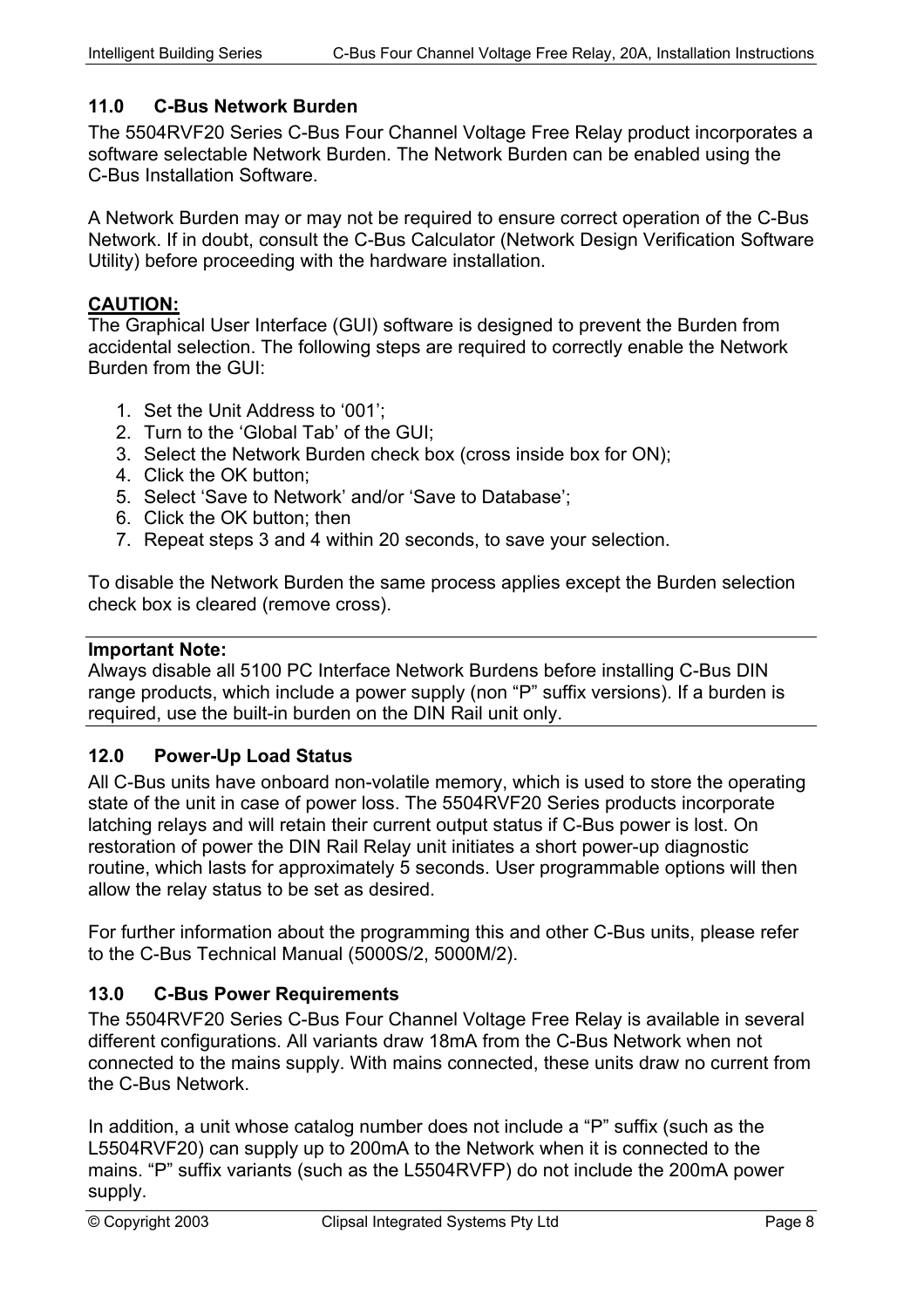<span id="page-8-0"></span>Adequate C-Bus Power Supply Units must be installed to support the connected devices. If in doubt, consult the C-Bus Calculator (Network Design Verification Software Utility) before proceeding with the hardware installation.

#### **14.0 Stand-Alone Programming**

The 5504RVF20 Series C-Bus Four Channel Voltage Free Relay products can be programmed without a mains connection. The unit can be connected to any operational C-Bus Network that is capable of supporting one or more extra C-Bus units (18mA current required). The unit can then be configured using the C-Bus Installation Software. Indicators and relays will only function when a mains connection is made.

## **15.0 Power Surges and Short Circuit Conditions**

The mains voltage must be limited to the range specified for any unit which is mains powered. Each Unit incorporates transient protection circuitry. Additional external power surge protection devices should be used to enhance system immunity to power surges. It is strongly recommended that overvoltage equipment such as the Clipsal 970 be installed at the switchboard.

#### **16.0 Megger Testing**

Megger testing must never be performed on the C-Bus data cabling or terminals as it may degrade the performance of the Network.

Megger testing of mains wiring of an electrical installation that has C-Bus Units connected will not cause any damage to C-Bus Units. Since C-Bus Units contain electronic components, the installer should interpret megger readings with due regard to the nature of the circuit connection.

| <b>Standard/Directive</b>  | Title                                                    |
|----------------------------|----------------------------------------------------------|
| AS/NZS 3100:1997           | <b>General Requirements for Electrical Equipment</b>     |
| AS/NZS 1044:1995;          | Limits and Methods of Measurement of Radio Disturbance   |
| <b>IEC/CISPIR 14/1993;</b> | Characteristics of Electrical Motor-Operated and Thermal |
| BS/EN 55014:1994           | Appliances for Household and Similar Purposes, Electric  |
|                            | <b>Tools and Similar Electric Apparatus</b>              |
| IEC 60669-2-1:1996         | Switches for Household and Similar Fixed Installations - |
| EN 60669-2-1:2000          | Part 2: Particular Requirements, Electronic Switches     |
| AS/NZS 61000-3-2:1998;     | <b>Low Frequency Emissions</b>                           |
| IEC 61000-3-2:1995;        |                                                          |
| EN 61000-3-2:1995          |                                                          |

#### **17.0 Standards Complied**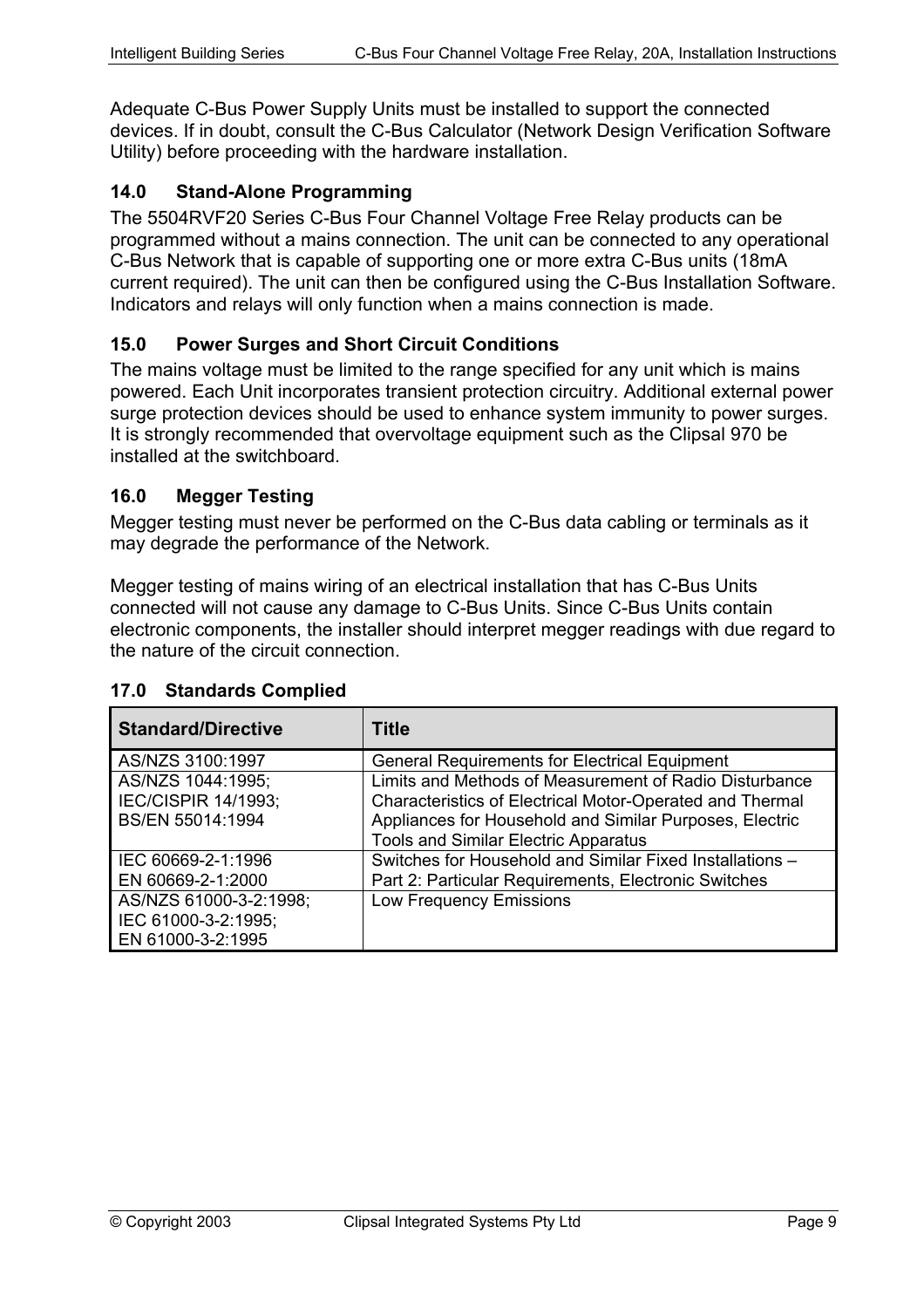## <span id="page-9-0"></span>**18.0 Programming Requirements**

The 5504RVF20 Series C-Bus Four Channel Voltage Free Relay must be programmed to set a unique identification (Unit Address) and mode of operation on the C-Bus Network. C-Bus Installation Software v2.2.0 (or higher) can be used to configure the:

- Project Name
- Part Name
- Unit Address
- Clock (Enable/Disable)
- Network Burden (Enable/Disable)
- Relay Switching Relationships
- Other Advanced Operating Parameters (e.g. Logic Relationships, Turn-On Thresholds, Power Fail Options etc).

The C-Bus Installation Software can be downloaded from the Clipsal Integrated Systems Web Site [\(www.clipsal.com/cis\)](http://www.clipsal.com/cis).

For further information about the programming this and other C-Bus units, please refer to the C-Bus Technical Manual (5000S/2, 5000M/2).

The 5504RVF20 Series Relay products can also be programmed using C-Bus2 Learn Mode. For further information about Learn Mode, please consult the C-Bus2 Learn Mode Operations and Programming Guide.

#### **19.0 Important Warning**

The use of any non-approved software in conjunction with the hardware installation without the written consent of Clipsal Integrated Systems may void any warranties applicable to the hardware.

#### **20.0 Mechanical Specifications**





All dimensions are in millimeters. No user serviceable parts inside.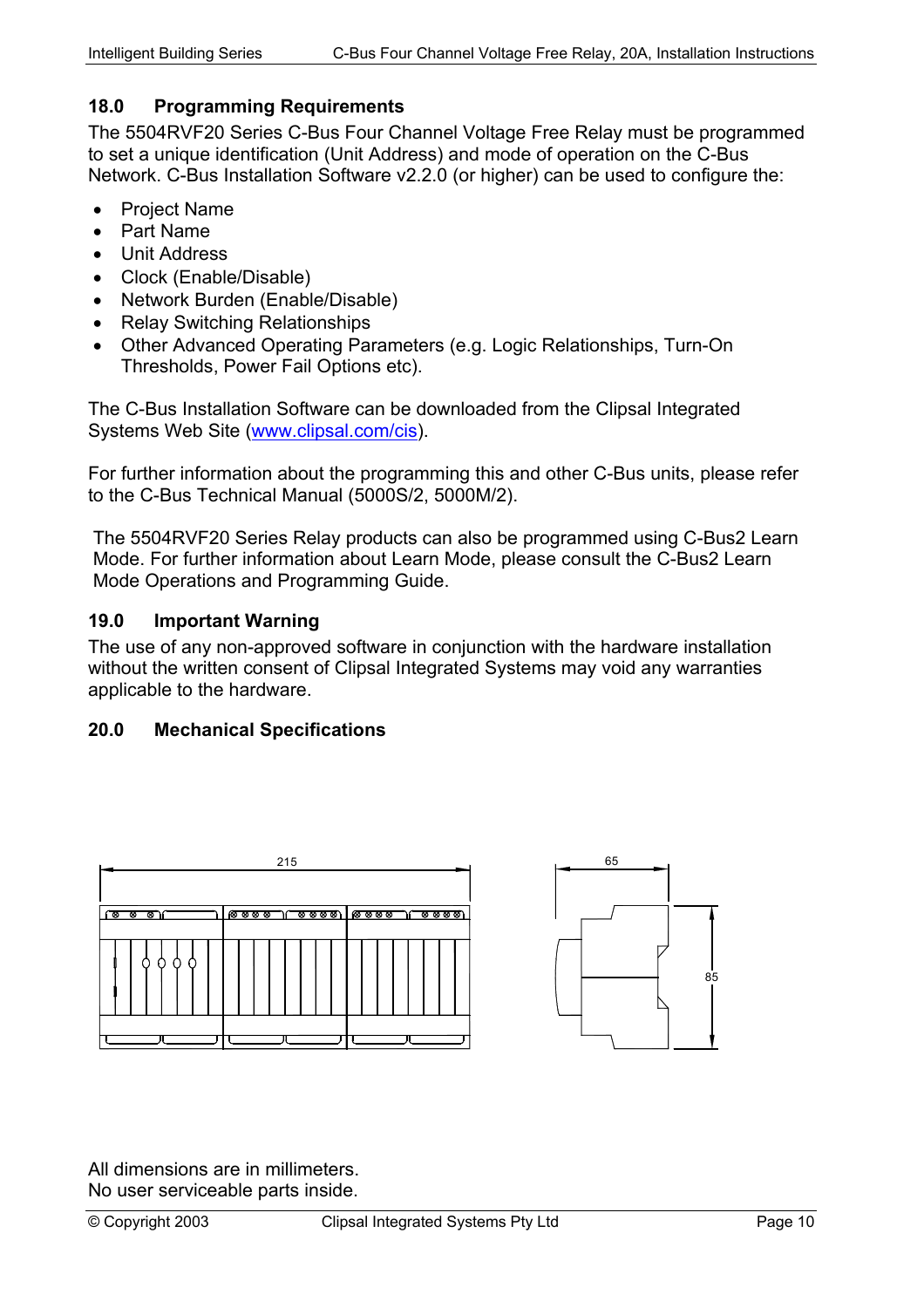## <span id="page-10-0"></span>**21.0 Electrical Specifications**

| Catalogue No.                                                                   | <b>L5504RVF20</b>                                                                                                                                                                                                           | <b>L5504RVF20P</b>                                                                                                                                                                                                                  | <b>LE5504TRVF20</b>                                                                                                                                                                    | <b>LE5504TRV20P</b>                                                                                                                                                                                                                 |
|---------------------------------------------------------------------------------|-----------------------------------------------------------------------------------------------------------------------------------------------------------------------------------------------------------------------------|-------------------------------------------------------------------------------------------------------------------------------------------------------------------------------------------------------------------------------------|----------------------------------------------------------------------------------------------------------------------------------------------------------------------------------------|-------------------------------------------------------------------------------------------------------------------------------------------------------------------------------------------------------------------------------------|
| <b>Nominal Supply</b><br>Voltage                                                | 220-240V~                                                                                                                                                                                                                   |                                                                                                                                                                                                                                     | 110-120V~                                                                                                                                                                              |                                                                                                                                                                                                                                     |
| Frequency<br>Range(s)                                                           | 47-53Hz and 57-63Hz                                                                                                                                                                                                         |                                                                                                                                                                                                                                     |                                                                                                                                                                                        |                                                                                                                                                                                                                                     |
| <b>C-Bus Supply</b><br>Voltage                                                  | 15-36V DC @ 18mA<br>required for<br>programming when<br>mains is not connected.<br>Sources 200mA to the<br>C-Bus Network with<br>mains connected.                                                                           | 15-36V DC @ 18mA<br>required for<br>programming when<br>mains power is not<br>connected.<br>15-36V DC @ 0mA<br>required for<br>programming when<br>mains power is<br>connected.<br>Does not source current<br>to the C-Bus Network. | 15-36V DC @ 18mA<br>required for<br>programming when<br>mains is not connected.<br>Sources 200mA to the<br>C-Bus Network with<br>mains connected.                                      | 15-36V DC @ 18mA<br>required for<br>programming when<br>mains power is not<br>connected.<br>15-36V DC @ 0mA<br>required for<br>programming when<br>mains power is<br>connected.<br>Does not source current<br>to the C-Bus Network. |
| <b>AC Input</b><br>Impedance                                                    | 50kΩ @1kHz<br>A maximum of 10 units<br>may be connected on a<br>single C-Bus Network                                                                                                                                        | 100kΩ @1kHz<br>A maximum of 100 units<br>may be connected on a<br>single C-Bus Network                                                                                                                                              | 50kΩ @1kHz<br>A maximum of 10 units<br>may be connected on a<br>single C-Bus Network                                                                                                   | 100kΩ @1kHz<br>A maximum of 100 units<br>may be connected on a<br>single C-Bus Network                                                                                                                                              |
| <b>Electrical</b><br><b>Isolation</b>                                           | 3.75kV RMS from C-Bus to Mains                                                                                                                                                                                              |                                                                                                                                                                                                                                     |                                                                                                                                                                                        |                                                                                                                                                                                                                                     |
| <b>Status</b><br><b>Indicators</b>                                              | <b>C-Bus Indicator</b><br>Voltage $\geq$ 20V DC<br>Voltage $<$ 20V DC<br>Voltage $<$ 15V DC<br><b>Unit Status Indicator</b><br>On<br>Flashing<br>Off<br>Load Indicators (4)<br>Load indicator is On when relay output is on | <b>Clock Present</b><br>On<br>Flashing<br>Off<br><b>Mains Power</b><br>Present<br>Present<br>Fail                                                                                                                                   | <b>No Clock Present</b><br>Off<br>Off<br>Off<br><b>Conditions</b><br><b>Normal Operations</b><br>At least one channel in Local or<br>Remote Override mode<br>Mains power not available |                                                                                                                                                                                                                                     |
| <b>Maximum</b><br><b>Number of Units</b><br>on a Single<br><b>C-Bus Network</b> | 10                                                                                                                                                                                                                          | 100                                                                                                                                                                                                                                 | 10                                                                                                                                                                                     | 100                                                                                                                                                                                                                                 |
| <b>Load Rating</b><br>Resistive<br>Inductive<br>Fluorescent                     | 20A<br>20A<br>20A                                                                                                                                                                                                           |                                                                                                                                                                                                                                     | 20A<br>20A<br>20A                                                                                                                                                                      |                                                                                                                                                                                                                                     |
| <b>Contact Type</b>                                                             | Voltage Free, Magnetically Latched - Normally Open                                                                                                                                                                          |                                                                                                                                                                                                                                     |                                                                                                                                                                                        |                                                                                                                                                                                                                                     |
| <b>Switch</b><br><b>Operations</b>                                              | Greater than 60,000 operations                                                                                                                                                                                              |                                                                                                                                                                                                                                     |                                                                                                                                                                                        |                                                                                                                                                                                                                                     |
| <b>Quiescent Power</b>                                                          | 4 Watts                                                                                                                                                                                                                     |                                                                                                                                                                                                                                     |                                                                                                                                                                                        |                                                                                                                                                                                                                                     |
| <b>Warm Up Time</b>                                                             | 5 seconds                                                                                                                                                                                                                   |                                                                                                                                                                                                                                     |                                                                                                                                                                                        |                                                                                                                                                                                                                                     |
| <b>Restart Delay</b>                                                            | 0 seconds to 42 minutes and 30 seconds                                                                                                                                                                                      |                                                                                                                                                                                                                                     |                                                                                                                                                                                        |                                                                                                                                                                                                                                     |
| <b>Network Clock</b>                                                            | Software selectable                                                                                                                                                                                                         |                                                                                                                                                                                                                                     |                                                                                                                                                                                        |                                                                                                                                                                                                                                     |
| <b>Network Burden</b>                                                           | Software selectable                                                                                                                                                                                                         |                                                                                                                                                                                                                                     |                                                                                                                                                                                        |                                                                                                                                                                                                                                     |
| <b>Dimensions</b><br><b>Remote Override</b>                                     | 215 x 85 x 65<br>Remote switch input can<br>be daisy chained to a<br>maximum of 10 units and<br>a maximum of 1000m of<br>cable                                                                                              | Remote switch input can<br>be daisy chained to a<br>maximum of 100 units<br>and a maximum of<br>1000m of cable                                                                                                                      | Remote switch input can<br>be daisy chained to a<br>maximum of 10 units and<br>a maximum of 1000m of<br>cable                                                                          | Remote switch input can<br>be daisy chained to a<br>maximum of 100 units<br>and a maximum of<br>1000m of cable                                                                                                                      |
| <b>Mains Terminals</b>                                                          | Accommodates 2 x 1.5mm <sup>2</sup> or 1 x 2.5mm <sup>2</sup>                                                                                                                                                               |                                                                                                                                                                                                                                     |                                                                                                                                                                                        |                                                                                                                                                                                                                                     |
| Weight                                                                          | 580g                                                                                                                                                                                                                        |                                                                                                                                                                                                                                     |                                                                                                                                                                                        |                                                                                                                                                                                                                                     |
| C-Bus<br><b>Connections</b>                                                     | 2 x RJ45 sockets                                                                                                                                                                                                            |                                                                                                                                                                                                                                     |                                                                                                                                                                                        |                                                                                                                                                                                                                                     |
| Operating<br>Temperature<br>Range<br>Operating                                  | $0-45^{\circ}$ C<br>10 - 95% RH                                                                                                                                                                                             |                                                                                                                                                                                                                                     |                                                                                                                                                                                        |                                                                                                                                                                                                                                     |
| <b>Humidity Range</b>                                                           |                                                                                                                                                                                                                             |                                                                                                                                                                                                                                     |                                                                                                                                                                                        |                                                                                                                                                                                                                                     |